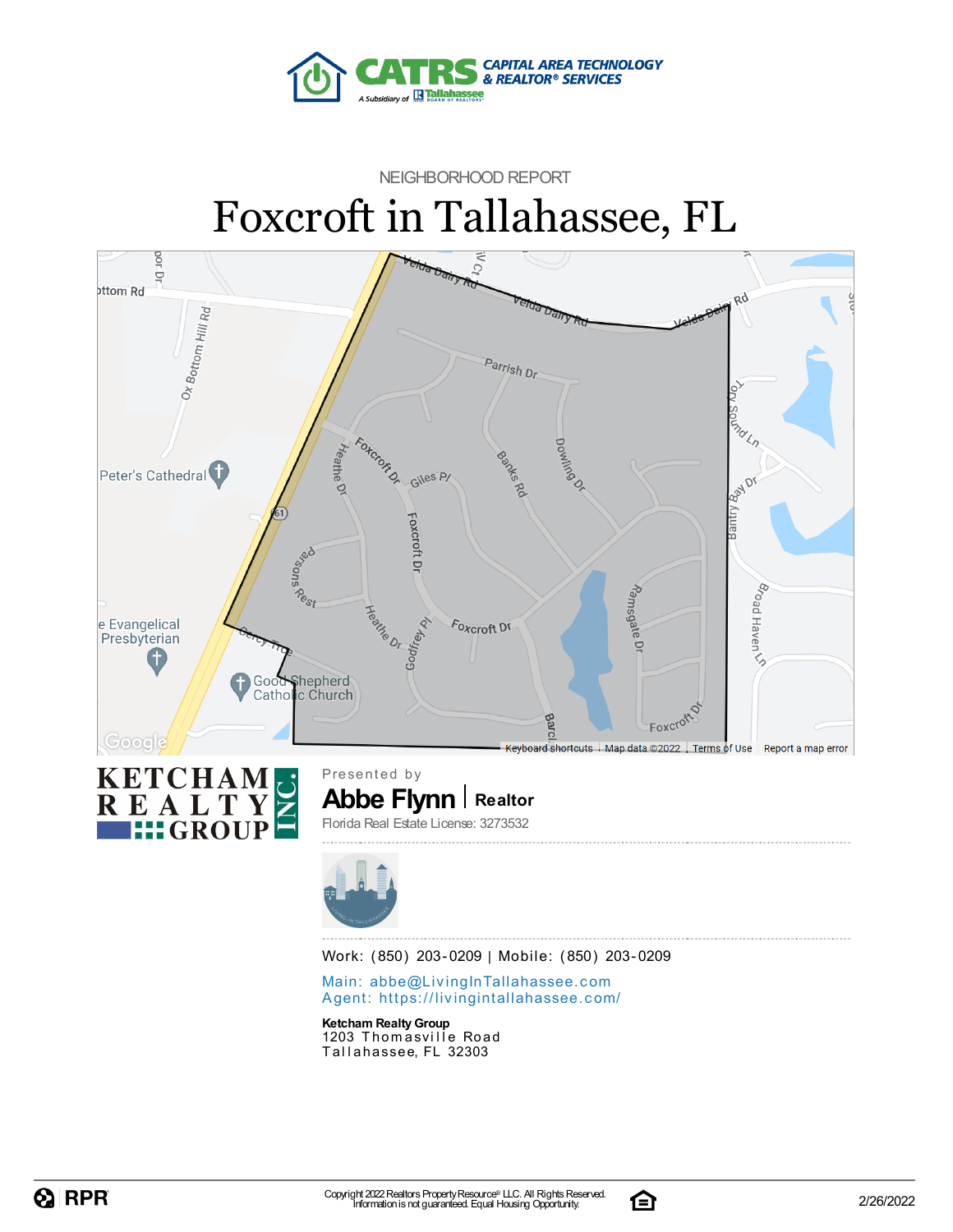## Neighborhood: Housing Stats and Charts

|                                                         | <b>Foxcroft</b> | <b>Tallahassee</b> | <b>Leon County</b> | <b>Florida</b> | <b>USA</b> |
|---------------------------------------------------------|-----------------|--------------------|--------------------|----------------|------------|
| <b>Median Estimated Home Value</b>                      | \$318K          | \$253K             | \$253K             | \$344K         | \$307K     |
| <b>Estimated Home Value 12-Month Change</b>             | $+15.9%$        | $+10.7%$           | $+10.7%$           | $+23.9%$       | $+20.7%$   |
| <b>Median List Price</b>                                | \$350K          | \$275K             | \$275K             | \$365K         | \$130K     |
| List Price 1-Month Change                               |                 | $+1.9%$            | $+1.9%$            | $+1.6%$        | $-4.1\%$   |
| List Price 12-Month Change                              | +30.1%          | $+12.2%$           | $+12.2\%$          | $+21.1\%$      | $+3.6%$    |
| <b>Median Home Age</b>                                  | 39              | 36                 | 36                 | 35             | 42         |
| Own                                                     | 91%             | 40%                | 53%                | 65%            | 64%        |
| Rent                                                    | 9%              | 60%                | 47%                | 35%            | 36%        |
| \$ Value of All Buildings for which Permits Were Issued |                 |                    | \$297M             | \$36.9B        | \$307B     |
| % Change in Permits for All Buildings                   |                 |                    | $+15%$             | $+15%$         | $+13%$     |
| % Change in \$ Value for All Buildings                  |                 |                    | $0\%$              | $+11%$         | $+10%$     |



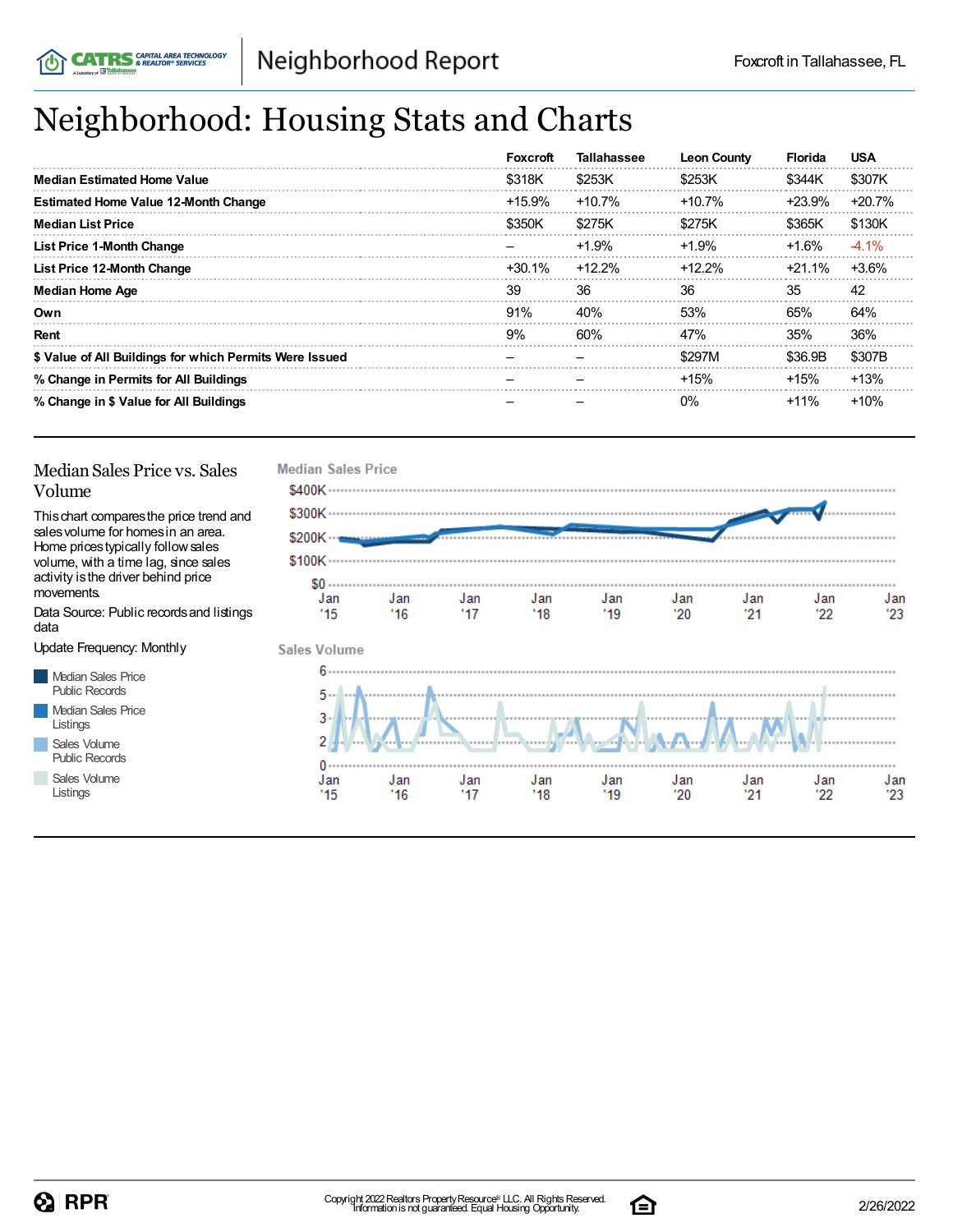

## Neighborhood Report

#### Median Listing Price vs. Listing Volume

Thischart comparesthe listing price and listing volume for homesin an area. Listing pricesoften followlisting volume, with a time lag, because supply can drive price movements.

Data Source: On- and off-market listings sources

Update Frequency: Monthly



| <b>Median List Price</b>  |             |            |            |             |            |            |            |
|---------------------------|-------------|------------|------------|-------------|------------|------------|------------|
| \$400K                    |             |            |            |             |            |            |            |
| \$300K                    |             |            |            |             |            |            |            |
| \$200K -                  |             |            |            |             |            |            |            |
| \$100K                    |             |            |            |             |            |            |            |
| $$0 \dots$<br>Jan<br>"19" | Jul<br>"19" | Jan<br>'20 | Jul<br>'20 | Jan<br>"21" | Jul<br>'21 | Jan<br>22' | Jul<br>22  |
| <b>Listing Volume</b>     |             |            |            |             |            |            |            |
|                           |             |            |            |             |            |            |            |
|                           |             |            |            |             |            |            |            |
| 10                        |             |            |            |             |            |            |            |
| 5                         |             |            |            |             |            |            |            |
| $0 \cdots$<br>Jan<br>'19  | Jul<br>"19" | Jan<br>'20 | Jul<br>'20 | Jan<br>"21" | Jul<br>21  | Jan<br>'22 | Jul<br>'22 |
|                           |             |            |            |             |            |            |            |

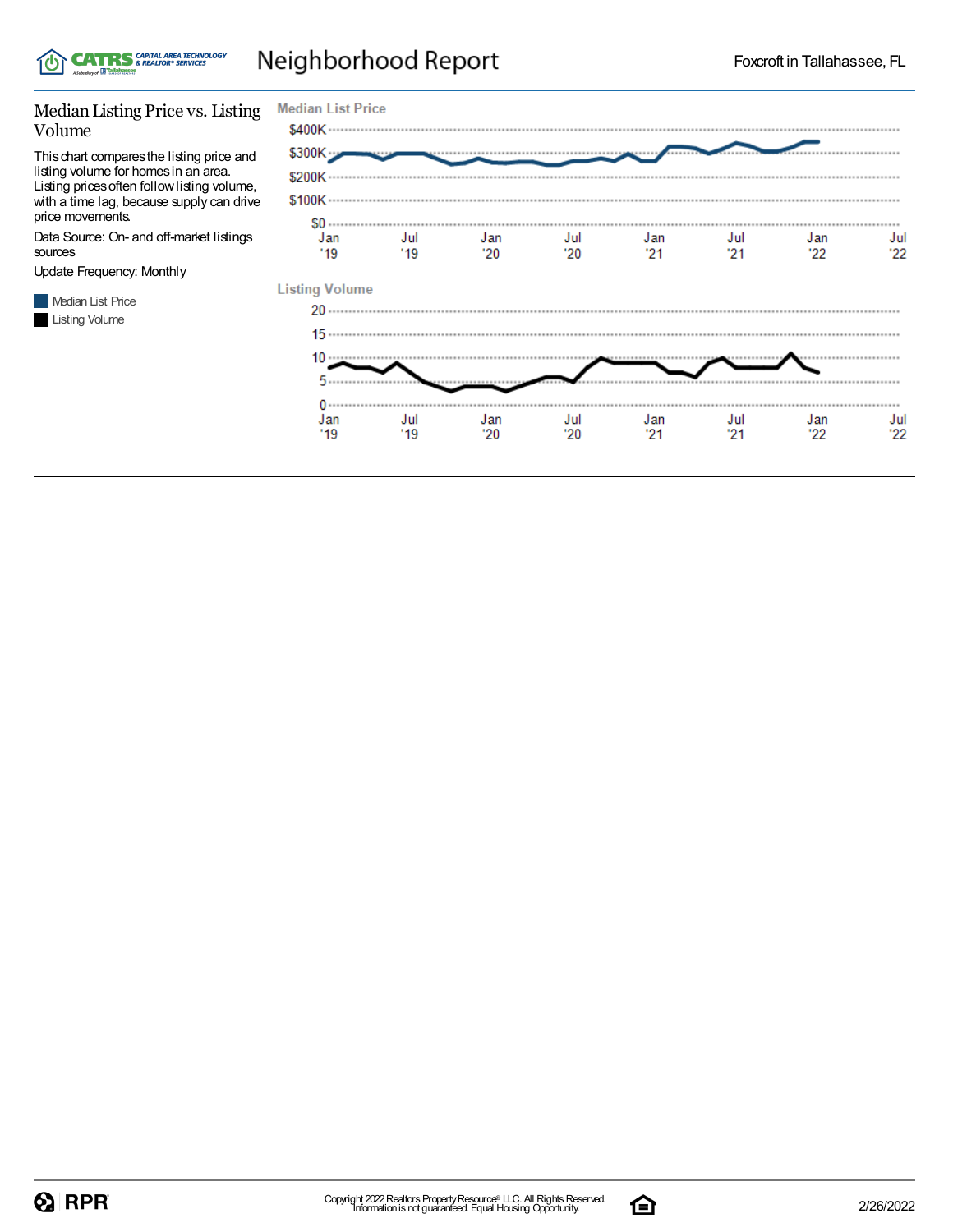## Neighborhood: People Stats and Charts

|                               | Foxcroft |      | ⊦Countv<br>Leon | Florida | USA     |
|-------------------------------|----------|------|-----------------|---------|---------|
|                               | 2.13K    | 191K | 290K            | 20.9M   | 325M    |
| tion Density per Sq Mi        | 42K      | .91K | 435             | 39C     |         |
| <b>tion Change since 2010</b> | $+1.6%$  | 6.3% | +6.8%           | 13%     | $+7.7%$ |
| <b>Median Age</b>             |          |      | 31              |         | 38      |
| Male / Female Ratio           |          |      | 47%             | 19%     | 49%     |

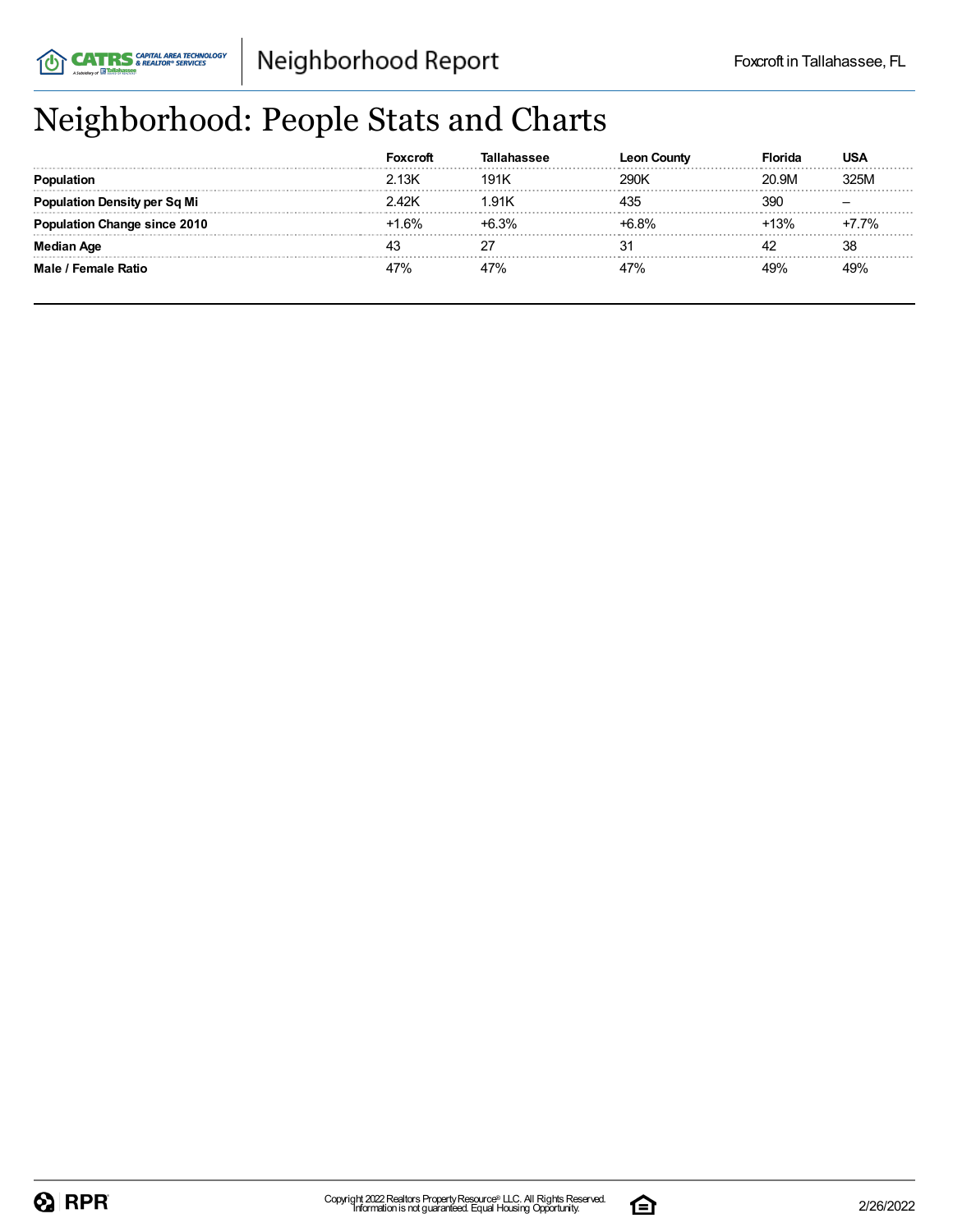

### Neighborhood Report

#### Education Levels of **Less Than 9th Grade** Population Foxcroft  $1.2%$ Thischart showsthe educational Tallahassee 2.2% achievement levelsof adultsin an area, Leon County 2.1% compared with other geographies. Florida 4.8% Data Source: U.S. Census American Community Survey via Esri, 2020 **USA**  $5.1%$ Update Frequency: Annually 9-12th Grade/No Diploma Foxcroft 6.6% Tallahassee 4.3% Leon County 4.4% Florida 7.0% **USA** 6.9% **High School Graduate** Foxcroft | 9.1% Tallahassee 17.0% Leon County 19.0% Florida 28.6% **USA** 27.0% **Associate Degree** Foxcroft 31.1% Tallahassee 28.3% Leon County 28.3% Florida 29.7% **USA** 28.9% **Bachelor's Degree** Foxcroft 26.9% Tallahassee 26.2% Leon County 25.9% Florida 18.9% **USA** 19.8% At Least a College Education Foxcroft 52.0% Tallahassee 48.2% Leon County 46.2% Florida 29.9% **USA** 32.2% **Grad/Professional Degree** Foxcroft 25.1% Tallahassee 22.0% Leon County 20.3% Florida 11.0% **USA** 12.4%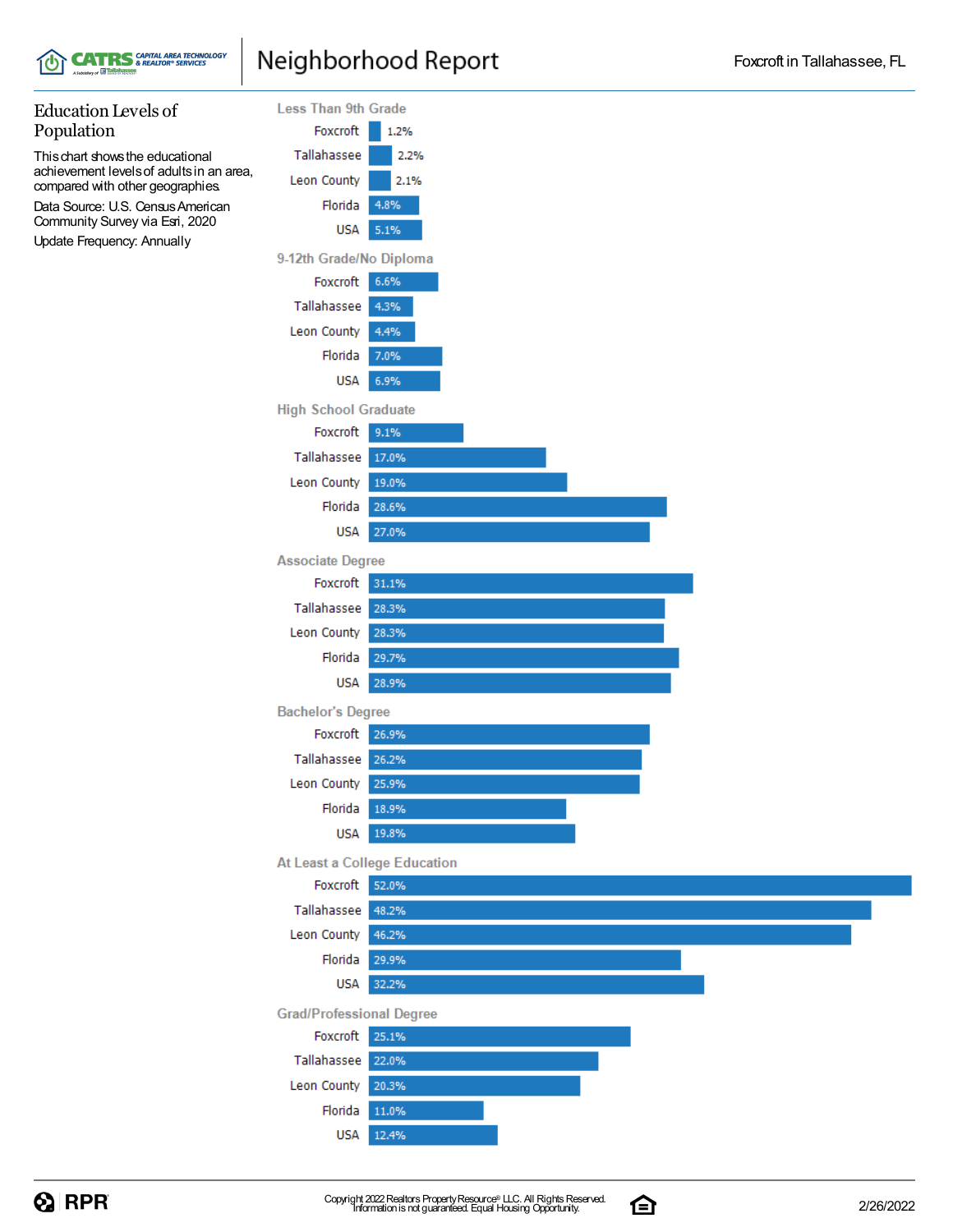Neighborhood Report **CATRS** CAPITAL AREA TECHNOLOGY

 $_{\rm \omega}$  R R

| Population of Children by Age                                                    | Toddlers<br>76                  |
|----------------------------------------------------------------------------------|---------------------------------|
| Group                                                                            | <b>Elementary School</b><br>176 |
| This chart shows the distribution of the                                         | Middle School<br>153            |
| population of children by age range -<br>from birth to 17 - in the area of your  | High School<br>70               |
| search.                                                                          |                                 |
| Data Source: U.S. Census                                                         |                                 |
| Update Frequency: Annually                                                       |                                 |
| Foxcroft                                                                         |                                 |
|                                                                                  |                                 |
| Population of Adults by Age                                                      | 18-20<br>100                    |
| Group                                                                            | $21 - 24$<br>12                 |
| This chart shows the distribution of the                                         | 25-34<br>178                    |
| population of adults by age range -<br>from 18 to 75-plus-in the area of your    | 548<br>35-54                    |
| search.                                                                          | 55-64<br>246                    |
| Data Source: U.S. Census                                                         | 65-74<br>402                    |
| Update Frequency: Annually                                                       |                                 |
| Foxcroft                                                                         | 75 or Older<br>166              |
|                                                                                  |                                 |
|                                                                                  |                                 |
| Households With Children                                                         | Married with Children<br>252    |
| This chart shows the distribution of<br>households with children, categorized by | 296<br>Married without Children |
| marital status, in the area of your search.                                      | Single with Children<br>36      |
| Data Source: U.S. Census                                                         |                                 |
| Update Frequency: Annually                                                       |                                 |
| Foxcroft                                                                         |                                 |
|                                                                                  |                                 |
| <b>Household Income Brackets</b>                                                 |                                 |
|                                                                                  | $>$ \$150K<br>125               |
| This chart shows annual household<br>income levels within an area.               | \$125K-\$150K<br>117            |
| Data Source: U.S. Census                                                         | \$100K-\$125K<br>134            |
| Update Frequency: Annually                                                       | 90<br>\$75K-\$100K              |
| Foxcroft                                                                         | \$50K-\$75K<br>133              |
|                                                                                  | \$35K-\$50K<br>125              |
|                                                                                  | \$25K-\$35K<br>83               |
|                                                                                  | $<$ \$25 $K$<br>122             |
|                                                                                  |                                 |
| <b>Presidential Voting Pattern</b>                                               | <b>Votes Democrat</b><br>61.3%  |
| This chart shows how residents of a                                              | Votes Republican<br>37.6%       |
| county voted in the 2020 presidential<br>election.                               |                                 |
| Data Source: USElectionAtlas.org                                                 |                                 |



Update Frequency: Quadrennially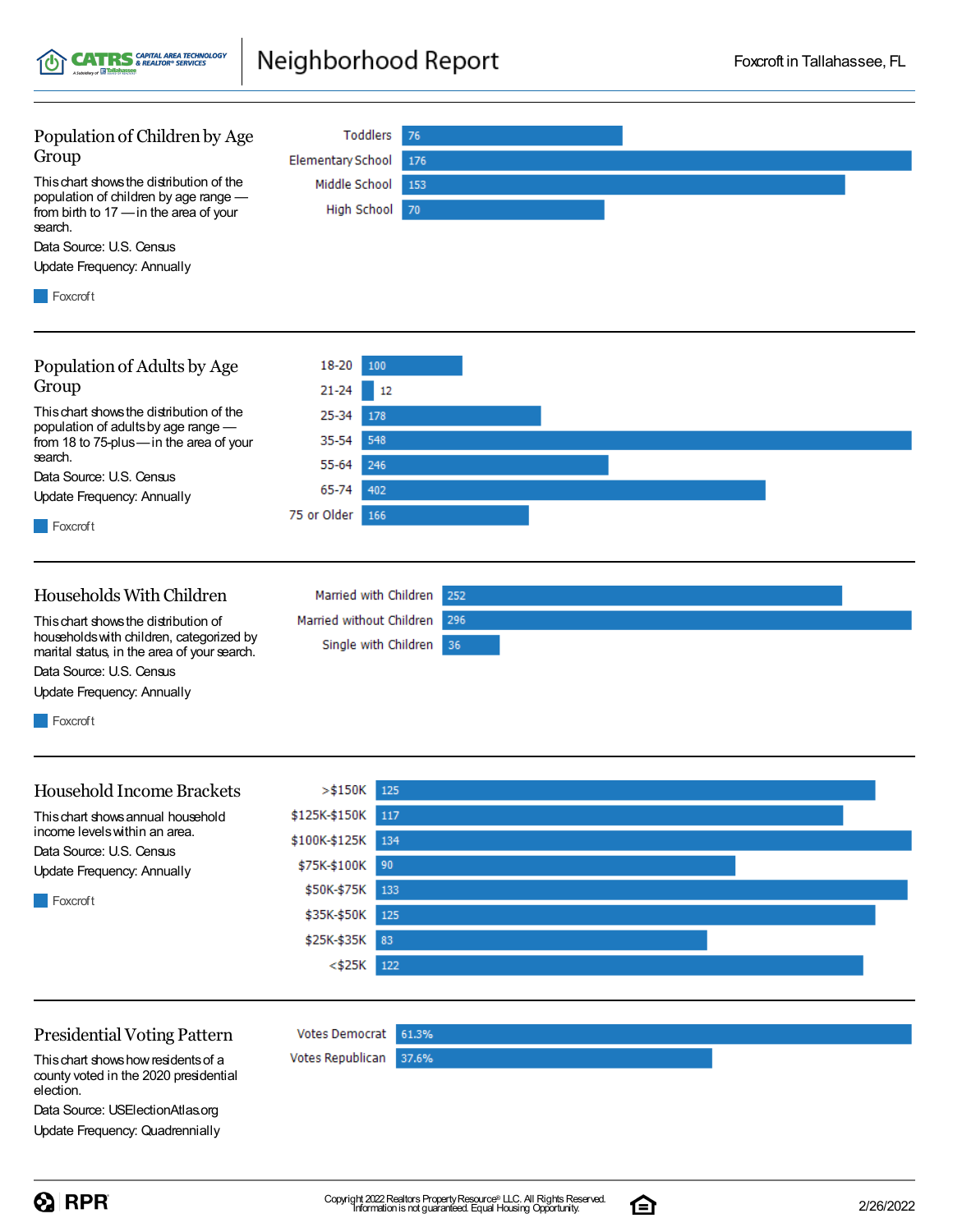# Neighborhood: Economic Stats and Charts

|                          | Foxcroft |          | <b>Leon County</b> | Florida  |          |
|--------------------------|----------|----------|--------------------|----------|----------|
| <b>Income Per Capita</b> | \$37.660 | \$27.677 | \$30.586           | \$31.619 | \$34.103 |
| Household Income         | \$75.197 | S45 734  | \$53 106           | 555 660  | 843      |
| ployment Rate            |          | 3.8%     | 3.5%               | 3.6%     | 4.2%     |
| ment Number              |          | 3.99K    | 5.54K              | 386K     |          |
| nent Number              |          | 100K     | 152K               | 10.3M    |          |
| Labor Force Number       |          | 104K     | 158K               | 10.6M    |          |

### Unemployment Rate

**CATRS** SAPITAL AREA TECHNOLOGY



| <b>Occupational Categories</b>                                                                                                            | Education                                   | 72             |
|-------------------------------------------------------------------------------------------------------------------------------------------|---------------------------------------------|----------------|
| This chart shows categories of<br>employment within an area.<br>Data Source: U.S. Census<br><b>Update Frequency: Annually</b><br>Foxcroft | <b>Public Administration</b>                | 53             |
|                                                                                                                                           | Health Care and Social Assistance           | 37             |
|                                                                                                                                           | Professional, Scientific and Technical      | -35            |
|                                                                                                                                           | Retail Trade                                | 35             |
|                                                                                                                                           | Accommodation and Food                      | 33             |
|                                                                                                                                           | Real Estate, Rental and Leasing             | 27             |
|                                                                                                                                           | <b>Finance and Insurance</b>                | 17             |
|                                                                                                                                           | Manufacturing                               | 16             |
|                                                                                                                                           | <b>Transportation and Warehousing</b>       | 12             |
|                                                                                                                                           | <b>Wholesale Trade</b>                      | 12             |
|                                                                                                                                           | Other                                       | 10             |
|                                                                                                                                           | Arts, Entertainment and Recreation          | -6             |
|                                                                                                                                           | Administrative Support and Waste Management | -5             |
|                                                                                                                                           | Information                                 | 4              |
|                                                                                                                                           | Construction                                | $\overline{4}$ |
|                                                                                                                                           | Agriculture, Forestry, Fishing and Hunting  | 2              |
|                                                                                                                                           | Business Management 0 or no data            |                |
|                                                                                                                                           | <b>Utilities</b>                            | 0 or no data   |
|                                                                                                                                           | Mining                                      | 0 or no data   |
|                                                                                                                                           |                                             |                |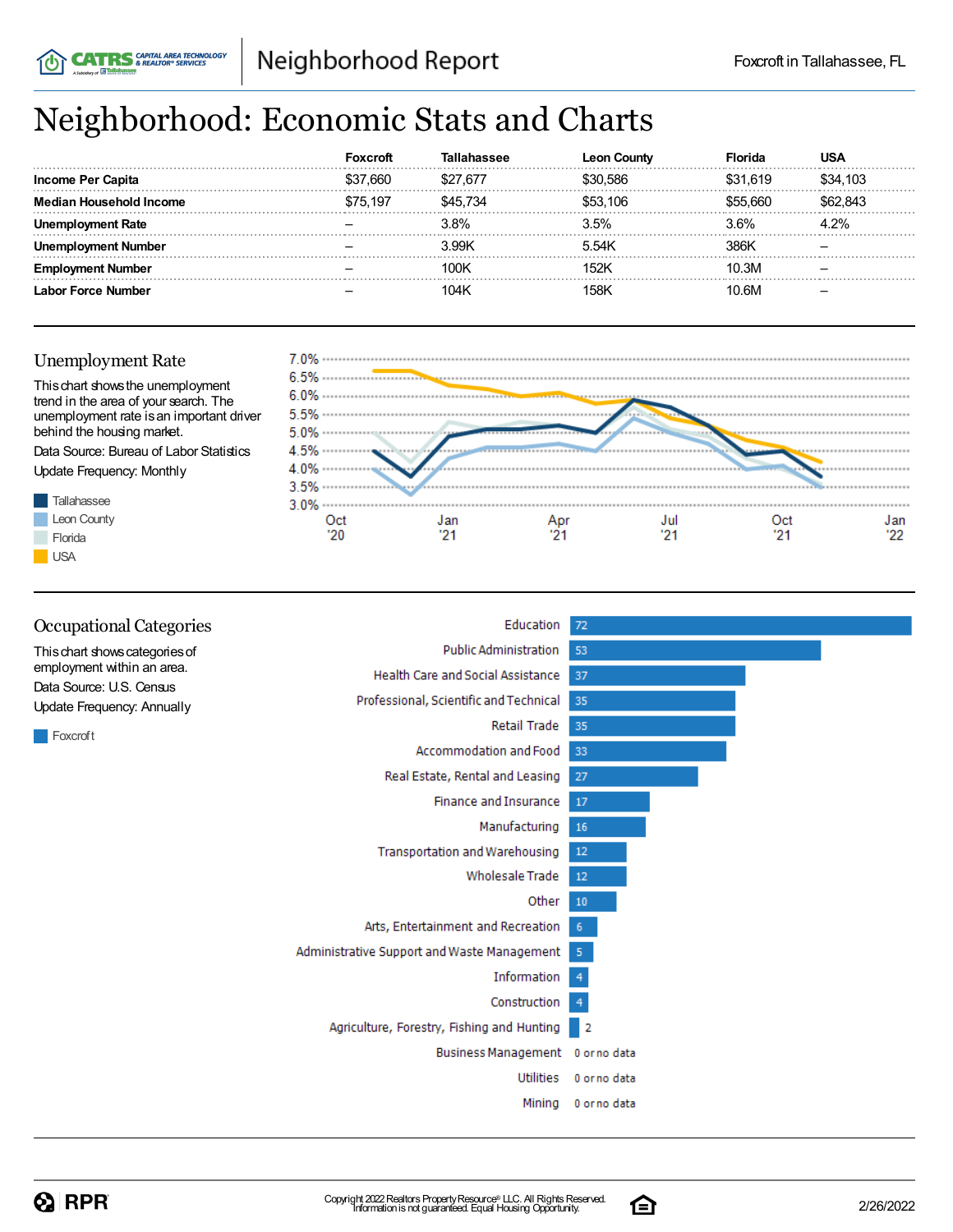## Neighborhood: Quality of Life Stats and Charts

Quality of Life in–

|                                                         |       | Tallahassee | <b>Leon County</b> |       |  |
|---------------------------------------------------------|-------|-------------|--------------------|-------|--|
| Elevation (in feet)                                     | 1.624 | 1.624       | 1.623              |       |  |
| Annual Rainfall (in inches)                             | 60    | 60          | 60                 | 56.39 |  |
| <b>Annual Snowfall (in inches)</b>                      |       |             | 0 03               | 0 OG  |  |
| Days of Full Sun (per year)                             | 98    | 98          | 98                 | 98    |  |
| Travel Time to Work (in minutes)                        | 20    | 19          | 21                 | 28    |  |
| Water Quality - Health Violations                       |       |             |                    |       |  |
| <b>Water Quality - Monitoring and Report Violations</b> |       |             |                    |       |  |
| <b>Superfund Sites</b>                                  |       |             |                    | 91    |  |
| Sites                                                   | ۱r    |             | 'es                | es?   |  |

| Average Commute Time                                           | <15 Minutes 28.9%   |      |  |  |
|----------------------------------------------------------------|---------------------|------|--|--|
| This chart shows average commute times                         | 15-30 Minutes 50.6% |      |  |  |
| to work, in minutes, by percentage of an<br>area's population. | 30-45 Minutes 16.4% |      |  |  |
| Data Source: U.S. Census                                       | 45-60 Minutes       | 2.4% |  |  |
| Update Frequency: Annually                                     | $>1$ Hour           | 1.8% |  |  |
| Foxcroft                                                       |                     |      |  |  |

| How People Get to Work                                                           | Drive/Carpool/Motorcycle | 906                      |
|----------------------------------------------------------------------------------|--------------------------|--------------------------|
| This chart shows the types of                                                    | Work at Home             | 130                      |
| transportation that residents of the area<br>you searched use for their commute. | Walk                     | $\overline{\phantom{0}}$ |
| Data Source: U.S. Census                                                         | Public Transit 0         |                          |
| Update Frequency: Annually                                                       | Bicycle 0                |                          |
|                                                                                  |                          |                          |
| <b>Average Monthly</b>                                                           | Avg. January Min. Temp   | 36                       |
| Temperature                                                                      | Avg. January Max. Temp   | 65                       |
| This chart shows average temperatures in<br>the area you searched.               | Avg. July Min. Temp      | 70                       |
| Data Source: NOAA                                                                | Avg. July Max. Temp      | 95                       |

Update Frequency: Annually

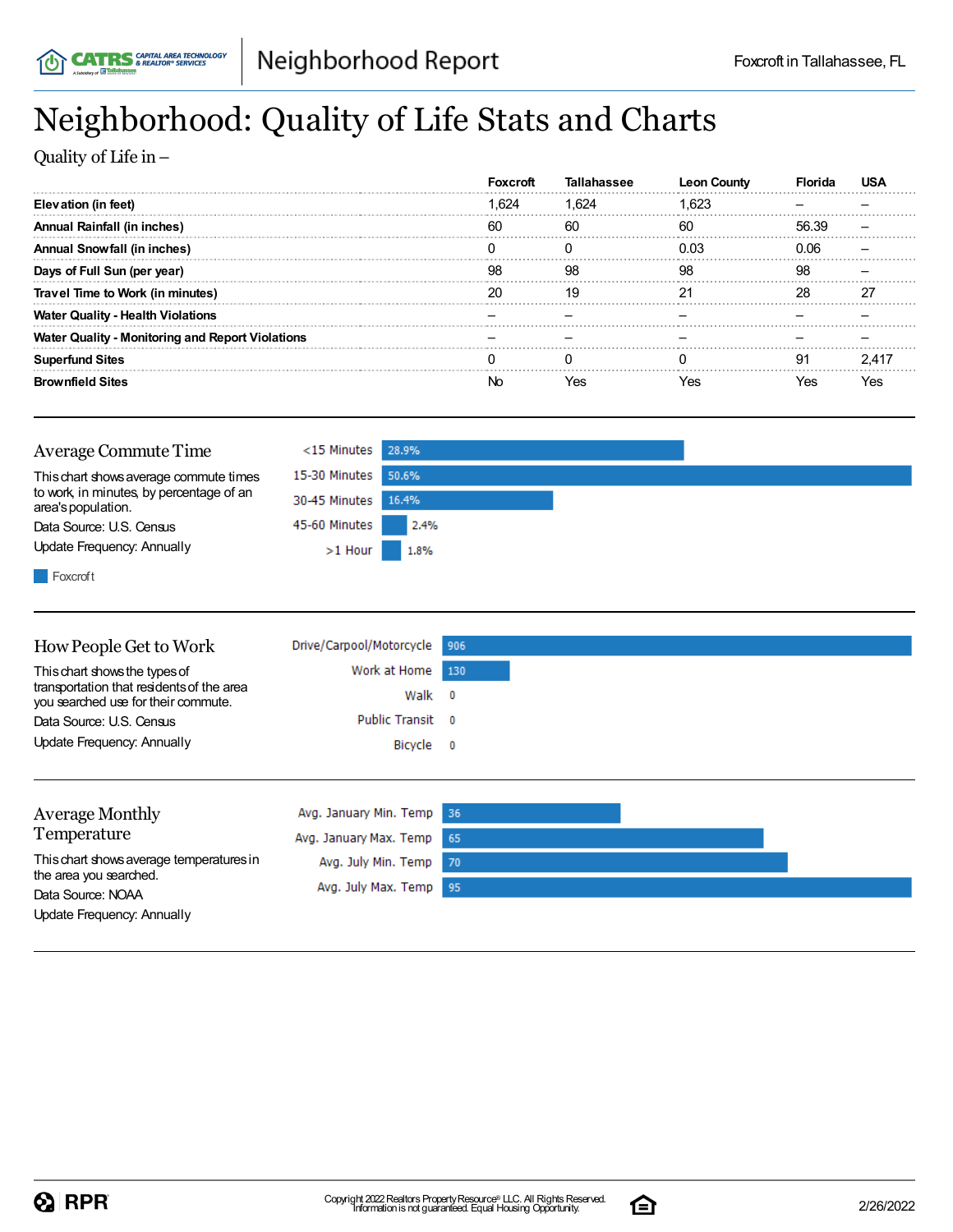

### Neighborhood Report

Housing



#### AARP Livability™Index for 32309